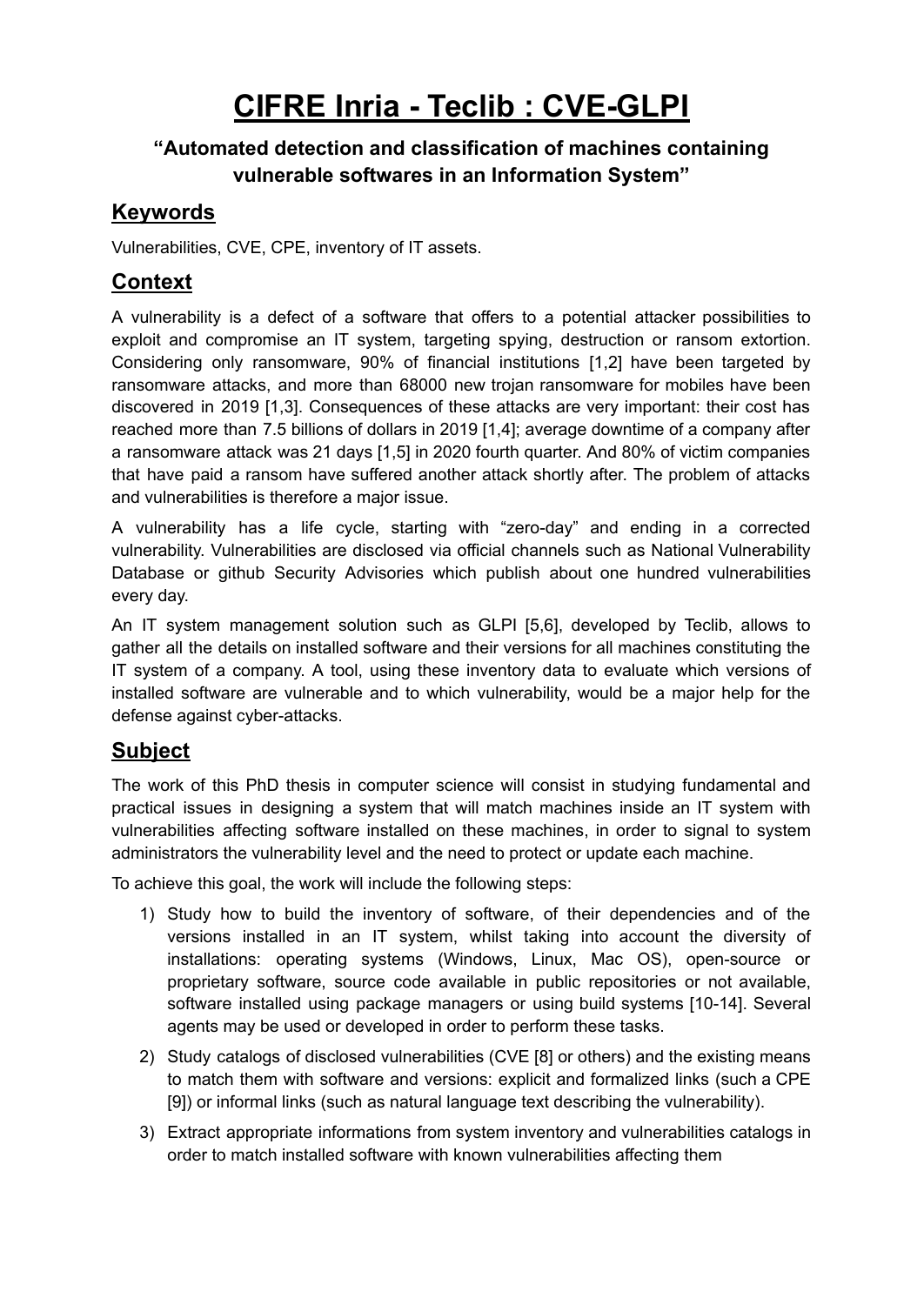4) Provide to system administrators the list of machines affected by vulnerabilities, with explicit confidence/certitude levels, and signal the level of severity/urgency/importance of the corrections to be applied.

In all these steps, the modularity of the approach will be emphasized, in order to be able to address the various technical problems in a progressive, replaceable and extensible way.

Some issues to be solved: system reliability with a very low false positive/negative rate, high scalability allowing to analyze quickly (about every hour) 10000 machines with 1000 software installed on each machine.

Eventually, the system will be integrated into the open source solution GLPI developed by Teclib and will therefore be distributed under an open source license. The integration of this system will have a high impact on the marketing of GLPI by adding a major advantage against competitive solutions.

#### **References**

[1] 81 Ransomware Statistics, Data, Trends and Facts for 2021.

<https://www.varonis.com/blog/ransomware-statistics-2021>

[2] Financial institutions; 90% of them have been targeted by ransomware.

[https://www.prdistribution.com/news/financial-institutions-90-of-them-have-been-targeted-by](https://www.prdistribution.com/news/financial-institutions-90-of-them-have-been-targeted-by-ransomware/329096)[ransomware/329096](https://www.prdistribution.com/news/financial-institutions-90-of-them-have-been-targeted-by-ransomware/329096)

[3] 20 Ransomware Statistics You're Powerless to Resist Reading.

<https://www.thesslstore.com/blog/ransomware-statistics/>

[4] The State of Ransomware in the US: Report and Statistics 2019.

[https://blog.emsisoft.com/en/34822/the-state-of-ransomware-in-the-us-report-and-statistics-2](https://blog.emsisoft.com/en/34822/the-state-of-ransomware-in-the-us-report-and-statistics-2019/) [019/](https://blog.emsisoft.com/en/34822/the-state-of-ransomware-in-the-us-report-and-statistics-2019/)

[5] Coveware Quarterly Ransomware Report Q4 2020.

<https://www.coveware.com/blog/ransomware-marketplace-report-q4-2020>

[6] Gestionnaire Libre de Parc Informatique.

[https://fr.wikipedia.org/wiki/Gestionnaire\\_Libre\\_de\\_Parc\\_Informatique](https://fr.wikipedia.org/wiki/Gestionnaire_Libre_de_Parc_Informatique)

[7] Gestion des services informatiques.

[https://fr.wikipedia.org/wiki/Gestion\\_des\\_services\\_informatiques](https://fr.wikipedia.org/wiki/Gestion_des_services_informatiques)

[8] Common Vulnerabilities and Exposures

<https://www.cve.org/>

[9] Common Platform Enumeration

<https://nvd.nist.gov/products/cpe>

[10] S. Peisert, B. Schneier, H. Okhravi, F. Massacci, T. Benzel, C. Landwehr, M. Mannan, J. Mirkovic, A. Prakash, and J. B. Michael, "Perspectives on the solarwinds incident," IEEE Security Privacy, vol. 19, no. 2, pp. 7–13, 2021.

[11] T. Herr, "Breaking trust–shades of crisis across an insecure software supply chain," 2021.

[12] H. Assal and S. Chiasson, "Security in the software development lifecycle," in Fourteenth symposium on usable privacy and security (SOUPS 2018), pp. 281–296, 2018.

[13] B. A. Sabbagh and S. Kowalski, "A socio-technical framework for threat modeling a software supply chain," IEEE Security Privacy, vol. 13, no. 4, pp. 30–39, 2015.

[14] D.-L. Vu, "Typosquatting and combosquatting attacks on the python ecosystem," 07 2020.